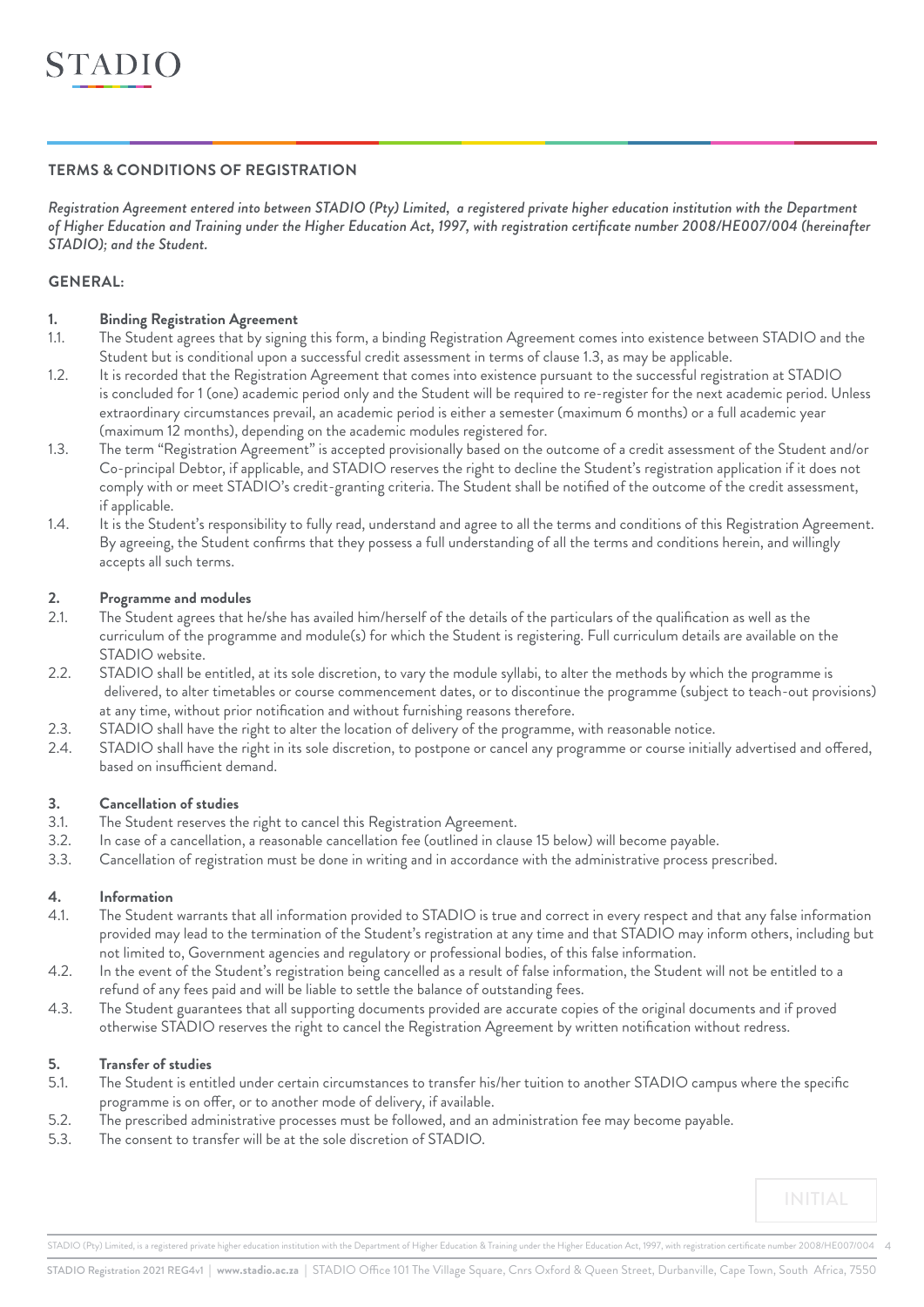## **6. Codes, rules and regulations**

- 6.1. The Student hereby undertakes to familiarise him/herself with the codes, rules and regulations of STADIO and undertakes to abide by the codes, rules and regulations contained in the following documents or any other directive issued, from time to time, by the institution;
	- 6.1.1. Student Code of Conduct
	- 6.1.2. Faculty/School/Programme rule books
	- 6.1.3. Website Privacy and security policy
	- 6.1.4. STADIO's Health and Safety Regulations
- 6.2. STADIO reserves the right to amend its codes, rules and regulations as often as and when it deems necessary to do so, without giving prior notice to the Students.
- 6.3. STADIO reserves the right to exclude the Student from assessments; to suspend a Student's studies or to expel a Student from the institution for failing to comply with any rules of STADIO, as communicated in official documentation.
- 6.4. If the Student is expelled or dismissed from an institution or organisation other than STADIO which the Student is required to attend or be a member of as part of the programme, STADIO shall be entitled to end this Registration Agreement immediately by written notice to the Student.

## **7. Intellectual property ownership**

7.1. The Student hereby cedes and assigns to STADIO any existing, future or contingent copyright or any other intellectual property right that may arise from any incomplete or completed work, including, without limitation, any creative output, any paper, article, assignment, dissertation, thesis or minor-dissertation, that may in any way whatsoever have originated or originate from any study or research project the Student may have undertaken or have launched or may undertake or launch at STADIO, irrespective of whether such work has been or may be accepted for examination, in accordance with national legislation and STADIO's policy related to intellectual property.

## **8. Legal declaration of indemnity**

- 8.1. Neither STADIO nor any official employee or representative of STADIO acting in his/her capacity as such shall be liable for any damage arising out of:
	- 8.1.1. The death, bodily harm, loss of health or illness of any Student howsoever caused; and
	- 8.1.2. The destruction of or damage to any property owned by or in the custody of any Student, howsoever caused.
- 8.2. The Student hereby indemnifies STADIO against any claim made against STADIO in respect of any damage arising out of the fault of the Student.
- 8.3. STADIO shall ensure that its property, facilities and equipment are safe, and that Students are given proper instructions or warnings for their use.

## **9. Extraordinary circumstances**

- 9.1. In cases of extraordinary circumstances beyond the control of STADIO, STADIO reserves the right to close the institution temporarily or to make such alternative teaching arrangements as are deemed feasible.
- 9.2. Whilst every effort will be made to resume operating as soon as possible, no warranties are made in this regard and no refund in fees will be made and this Registration Agreement will remain in full force and effect.

## **10. Additional terms**

- 10.1. The Student confirms that he/she has access to a computer and the internet for the purposes of his/her studies.
- 10.2. The Student gives permission that details of their academic performance, including but not limited to assessment results, as well as information on conduct may be shared by STADIO with the Co-principal debtor(s), as indicated in Part B of this Registration Agreement.
- 10.3. No relaxation, variation or indulgence granted by STADIO to the other signatories hereto in respect of this Registration Agreement shall constitute a waiver of any rights vesting in STADIO in terms hereto, and no reliance may be placed by the Student or other signatory hereto or any statement or representation not contained herein.
- 10.4. All the provisions of this Registration Agreement shall be severable, and no provision shall be affected by the invalidity of any other provision of this Registration Agreement.
- 10.5. This agreement shall apply together with any other agreement that you enter into with STADIO. In the event of a conflict, the agreement entered into last will apply.
- 10.6. The Student agrees to the jurisdiction of the Magistrate's Court, in respect of any legal proceedings that may be instituted arising from or in respect of this Registration Agreement, notwithstanding the fact that the amount in dispute may exceed the jurisdiction of the Magistrate's Court, and select as their domicilium citande et executandi for all purposes the address indicated below.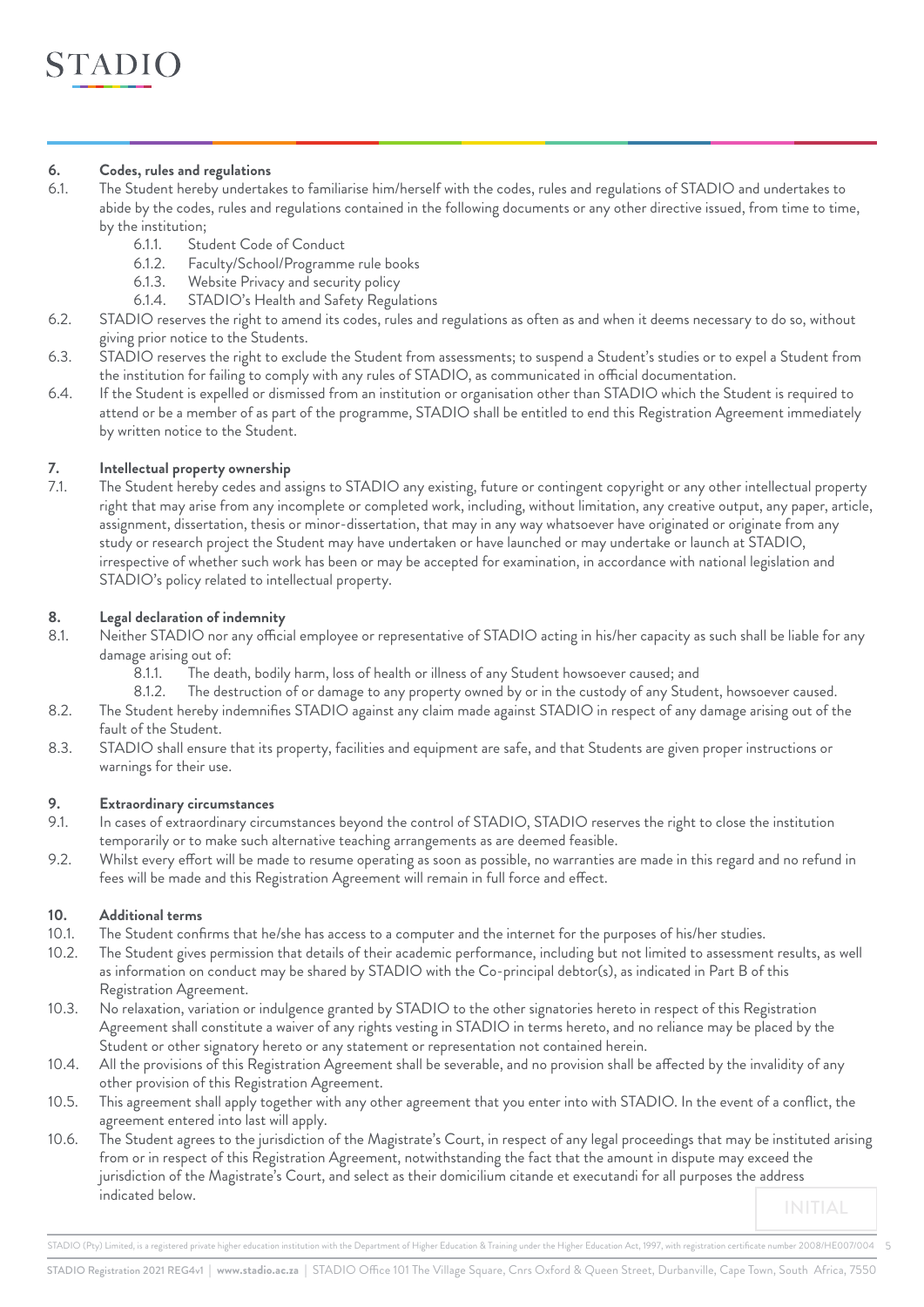### **11. Breach and termination**

- 11.1. If the Student or Co-principal Debtor (as indicated in Part B) breach this Registration Agreement, or any other STADIO codes, policies, rules or regulations, STADIO may elect to send them a notice stating that they are in breach.
- 11.2. If the Student remains in breach for a period of seven (7) days after receiving notification that STADIO requires the breach to be remedied, then STADIO shall be entitled, without prejudice to its rights and at its sole discretion, in line with the STADIO policies and procedures, cancel the Student's registration and this Registration Agreement.
- 11.3. Depending on the nature of the breach the Student may be required to leave the institution immediately.
- 11.4. STADIO shall have no obligation to refund any fee if the Student remains in breach despite the written notice.

# **FEES AND FUNDING**

#### **12. Liability for fees and costs**

- 12.1. The Student hereby binds him/herself to STADIO, jointly and severally with Co-principal Debtor(s) where applicable, for the payment of all fees and charges that become due by them to STADIO as a result of registration in terms of this Registration Agreement.
- 12.2. Fees, charges and payment terms are outlined in the STADIO Fee Schedule annexed hereto.
- 12.3. A certificate issued under the signature of a duly authorised employee, or representative of STADIO, that purports to certify the amount due by the Student shall be accepted as prima facie proof of such indebtedness and shall have sufficient probative value to enable STADIO to obtain summary judgement or provisional sentence against the Student in any competent court for the amount stated in such certificate.
- 12.4. The Student shall not be entitled for any reason whatsoever to withhold or defer payment stipulated in this Registration Agreement.
- 12.5. Failure to pay any single instalment timeously shall result in the full balance due for the academic period becoming immediately due and payable.
- 12.6. STADIO reserves the right to charge interest on late payments at a maximum rate of 2% per month on all overdue accounts.
- 12.7. STADIO reserves the right to cede the collection of fees to a finance house or other institution. In this regard, the term "STADIO" shall include such cessionary/ies. In such a case, the payment terms of the finance house will apply.
- 12.8. The Student hereby agrees to be held liable for all legal costs on a scale as between attorney and client, including collection of commission charges and tracing agent costs from the date of hand over by STADIO to their attorneys for the recovery of any outstanding fees.
- 12.9. In the event of a Student defaulting on payment of fees, STADIO reserves the right to:
	- 12.9.1. withhold the Student's assessment results;
	- 12.9.2. withhold the qualification certificate and academic transcript of a graduating Student, and refuse the Student participation in the STADIO graduation ceremony;
	- 12.9.3. refuse to register a Student for any further modules or courses;
	- 12.9.4. recover all outstanding amounts from the Student, as per this Registration Agreement.
	- 1 2.9.5. In the event of a Student defaulting on payment of fees on a year module, STADIO reserves the right to cancel the Student's registration and exclude the Student from access to STADIO's premises and systems during the academic year, unless the Student has entered into a formal, approved payment arrangement with STADIO.
- 12.10. In the unfortunate event of the Student becoming incapacitated or otherwise unable to continue their studies with STADIO, or the Student passing away, the Student, his/her estate, and/or Co-principal Debtor may become entitled, subject to the sole discretion of STADIO, to a pro-rata refund of tuition fees already paid in the proportions paid by different parties.
- 12.11. No reduction in fees or refund will be applicable where Students do not attend class, or otherwise do not take part in the prescribed learning activities of the institution or are suspended for a period of time.

## **13. Registration fee**

13.1. A non-refundable registration fee becomes payable per semester. The Student's registration will not be processed until such time as the registration fee has been received.

## **14. Tuition Fees**

- 14.1. Tuition fees include the following, for the academic period registered for:
	- 14.1.1. Study material, excluding textbooks, unless otherwise specified;
	- 14.1.2. Assessments and assessment facilities;
	- 14.1.3. Access to the relevant and applicable physical and online campus facilities of STADIO;
	- 14.1.4. Standard student support services related to the modules selected.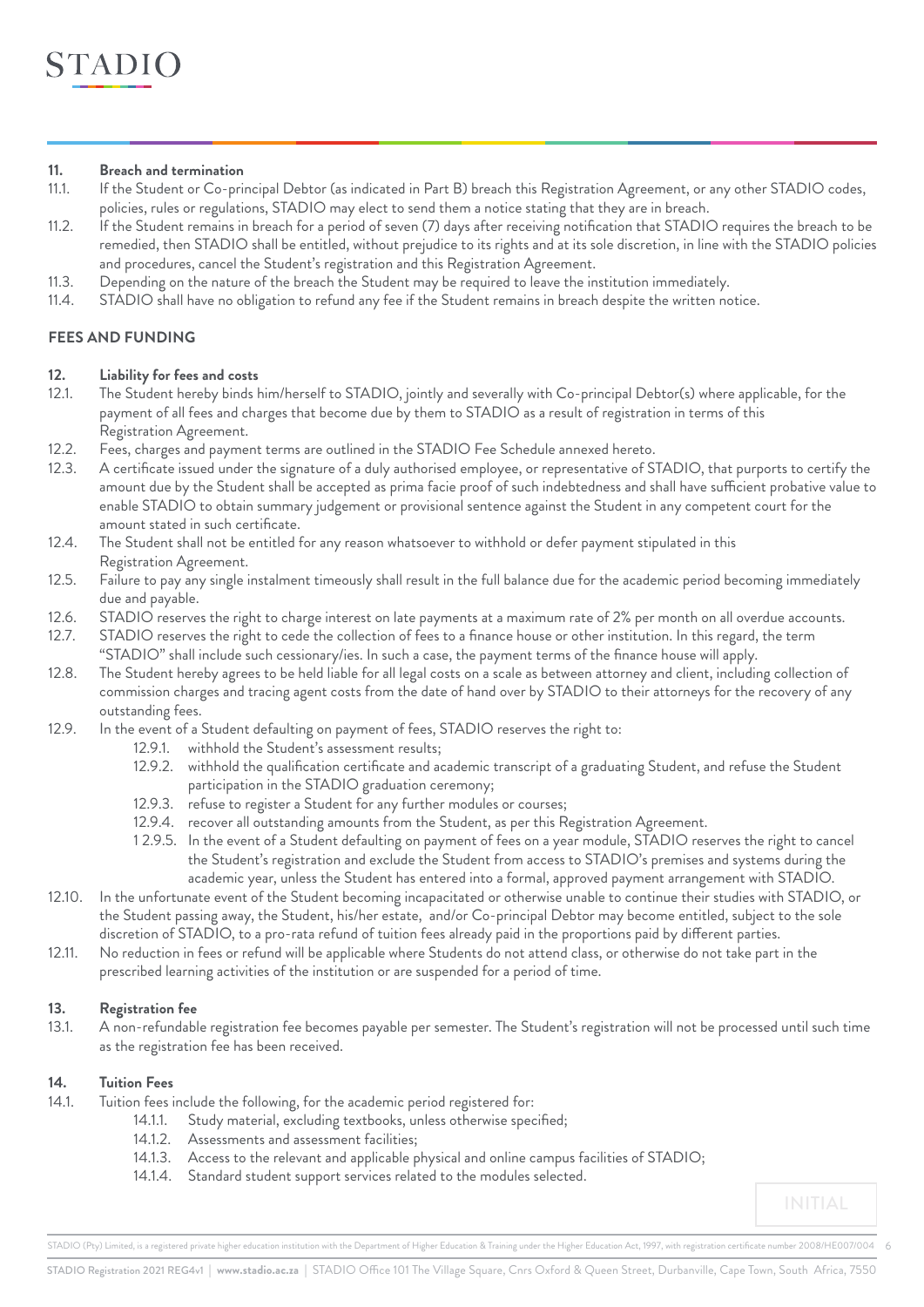

- 14.2. The following are expressly not covered by tuition fees and may be charged separately by STADIO:
	- 14.2.1. Textbooks, unless otherwise specified;
	- 14.2.2. Stationery, consumables and specialised equipment kits, where applicable;
	- 14.2.3. Any levies;
	- 14.2.4. Any fees related to excursions, such as transport, food, entrance fees, and the like;
	- 14.2.5. Fees for examinations with external examination bodies, such as certification bodies, where applicable;
	- 14.2.6. Student cards, campus parking and related fees;
	- 14.2.7. Fees for supplementary examinations, special examinations, remarks of assessments, or similar.
- 14.3. In the case where the Student is enrolled on a contact learning programme, a deposit, which is an advance payment of tuition fees, becomes payable. The deposit is refundable, subject to payment of the prescribed withdrawal fee, under circumstances described in clause 15.

#### **15. Cancellation fees**

- 15.1. The deposit and balance of the tuition fees are refundable to a contact learning Student cancelling their first semester of registration, as follows:
	- 15.1.1. 100% minus the prescribed withdrawal fee, if cancelling on or before fourteen (14) calendar days from the first day of the STADIO academic semester registered for; or
	- 15.1.2. 0%, if cancelling later than fourteen (14) calendar days from the first day of the STADIO academic semester registered for.
- 15.2. The deposit and balance of the tuition fees are refundable to a contact learning Student cancelling their second/further semester of registration, as follows:
	- 15.2.1. 100% minus the prescribed withdrawal fee, if cancelling on or before seven (7) calendar days from the first day of the STADIO academic semester registered for; or
	- 15.2.2. 0%, if cancelling later than seven (7) calendar days from the first day of the STADIO academic semester registered for.
- 15.3. The balance of the tuition fees are refundable to a distance learning Student cancelling their first semester of registration, as follows:
	- 15.3.1. 100%, if cancelling on or before fourteen (14) calendar days of registration, provided that no study materials have been dispatched;
	- 15.3.2. 50%, if cancelling on or before fourteen (14) calendar days, if study materials have been dispatched.
	- 15.3.3. 0%, if cancelling later than fourteen (14) calendar days of registration.
- 15.4. In the case of a Student registering late, after the closing date of registration, the deposit and balance of the tuition fees (where applicable), are refundable to a Student cancelling their registration, as follows:
	- 15.4.1. 100%, if cancelling on or before seven (7) calendar days from date of late registration, provided that no study materials have been dispatched;
	- 15.4.2. 50%, if cancelling on or before seven (7) calendar days from date of late registration if study materials have been dispatched.
	- 15.4.3. 0%, if cancelling later than seven (7) calendar days from date of late registration.

#### **16. Student declaration and undertaking**

- 16.1. To administer your application, it is necessary for STADIO to process some of your personal information, including but not necessarily limited to: Identifying information, biometric information, contact information (including address), demographic details, academic details regarding prior learning, employment details where applicable and in some cases, supporting documentation. Provided that there is no unfair discrimination on the grounds of race, gender, sex, marital status, ethnic or social origin, colour, sexual orientation, age, language or birth, information pertaining thereto may be processed. Should your application be successful, and you are registered, STADIO will also process information on your academic progress, assessment of learning and correspondence.
- 16.2. STADIO respects the right to privacy and will only process your personal information for the following purposes:
	- 16.2.1. delivering academic services (including but not limited to: administering Student and prospective Student admissions, enrolment, registration, education, engagement, and validation of qualifications);
	- 16.2.2. providing information on additional academic service offerings;
	- 16.2.3. fee payment or collection;
	- 16.2.4. any additional purposes to which you consent; and
	- 16.2.5. as otherwise required by law.

STADIO (Pty) Limited, is a registered private higher education institution with the Department of Higher Education & Training under the Higher Education Act, 1997, with registration certificate number 2008/HE007/004